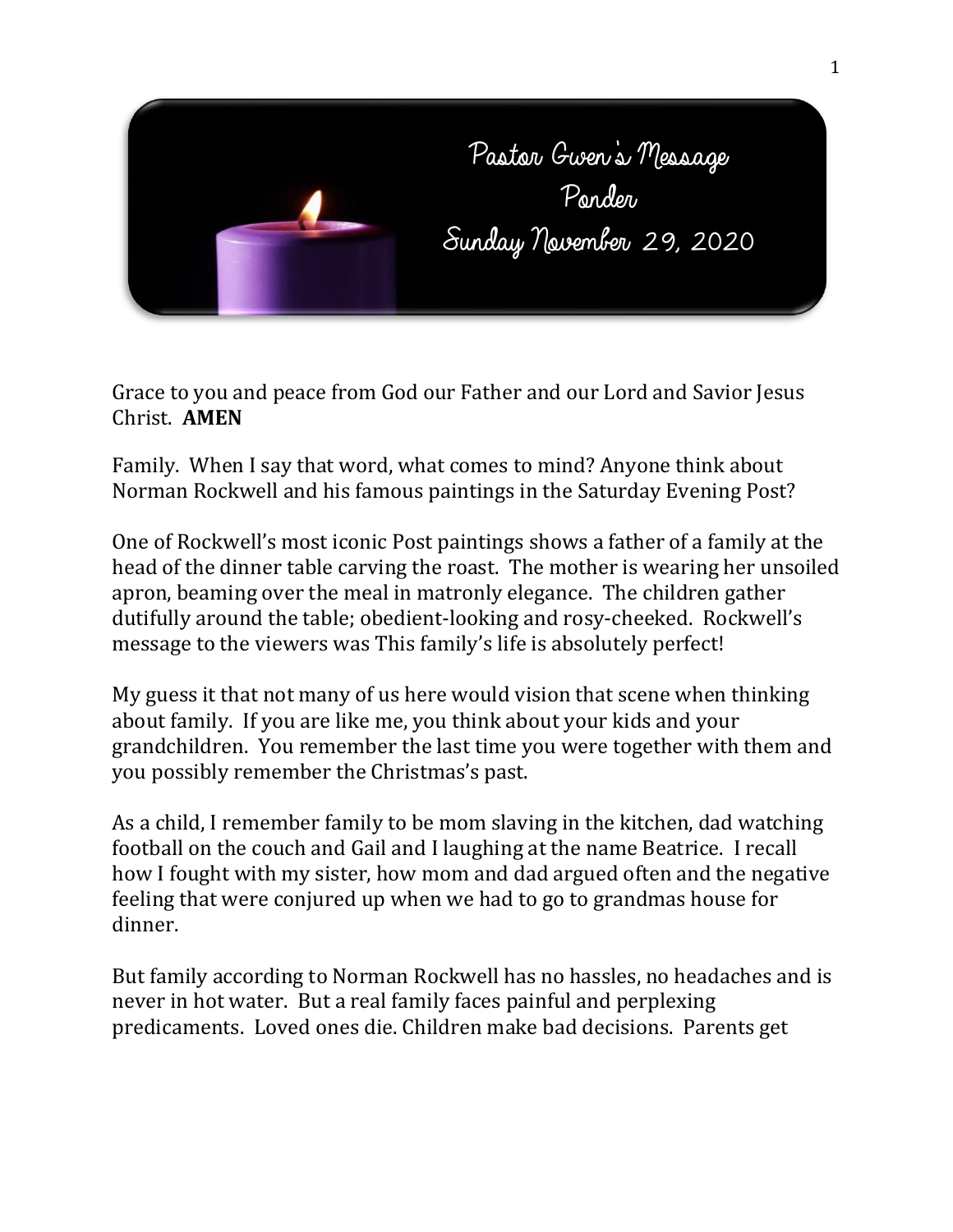divorced. There is never enough money. And who is going to the nursing home this week to visit grandma?

I bet Mary, Mary the mother of Jesus because she appears in the Bible. . . . had a Norman Rockwell family, right? Wrong. Dead wrong.

In the sixth month the angel Gabriel was sent from God to a city of Galilee, named Nazareth, to a virgin betrothed to a man whose name was Joseph, of the house of David. And the virgin's name was Mary? We just heard that read a few minutes ago. But earlier in Luke chapter 1, the angel Gabriel speaks to Zechariah in the Holy Place, only a few steps away from the Holy of Holies and the very presence of almighty God.

Now Gabriel travels to see Mary, far away from the temple in Jerusalem. Mary lives in Nazareth in Galilee, an insignificant town. Remember what Nathanael said? "Can anything good come out of Nazareth?" John 1:46. The divinely chosen Zechariah responds to Gabriel with doubt and hesitation. "How shall I know this? For I am an old man, and my wife is advanced in years". Luke 1:18. How will Mary respond to Gabriel? Unlike Zechariah, the qualified and credentialed priest, Mary has no such religious training or status. What will Mary do when confronted by Gabriel, who promises that nothing is impossible with our God?

"The angel said to her, 'Do not be afraid, Mary, for you have found favor with God. And now, you will conceive in your womb and bear a son, and you will name him Jesus". To accent the impossible, Luke accents Mary's virginity three times. Virgin specifies Mary as a young girl of marriageable age, about thirteen years old. Virgin also describes Mary in the more narrow sexual sense.

"Mary said to the angel, 'How can this be, since I am a virgin?' The angel answered her that the Holy Spirit would come to her with the power of the most High. If Mary's pregnancy isn't impossible enough, the explanation is even more impossible! Through the Holy Spirit, really? Come on!

Can you imagine thirteen-year-old Mary going to her twenty something fiancé Joseph? Joseph starts talking about floor plans and things he would build and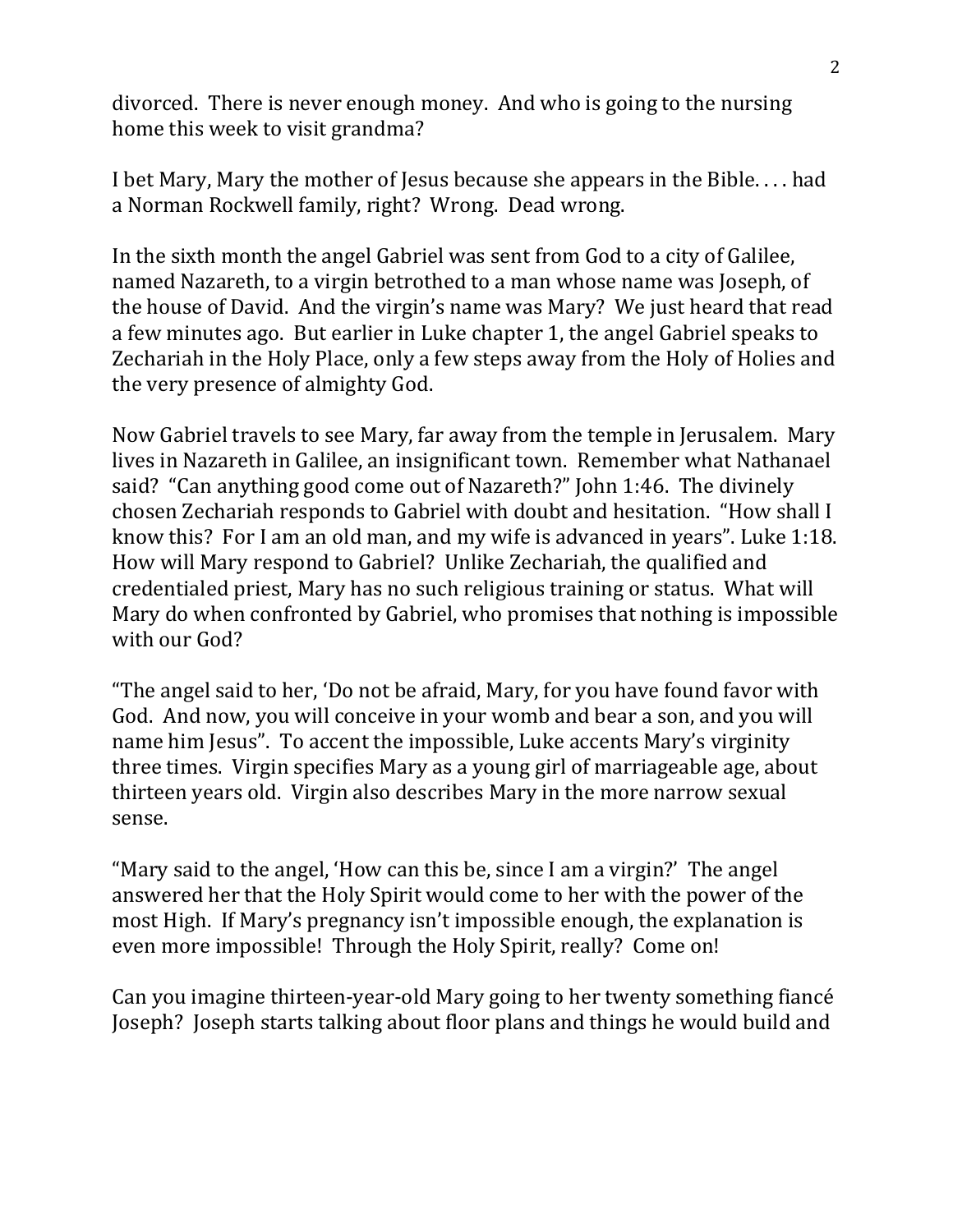Mary interrupts, "Joseph, sit down. We need to talk. Joseph, honey, I'm pregnant." So long Normal Rockwell. Houston, we have a problem!

What are our options when family life becomes family strife? When everything looks impossible? Close the door. That is our first option when trouble knocks on our door.

When Gabriel appears in Nazareth, Mary and Joseph are engaged. There is a huge difference between our modern rules of engagement and first-century Jewish rules of engagement. Though only engaged, according to Matthew 1:19, Joseph was Mary's husband. The same verse used the word divorce to describe ending the couple's engagement. Though they were not yet married, Joseph and Mary were in a binding contract that only death and divorce could terminate.

Upon hearing that Mary is pregnant, Joseph plans to divorce her. After all, Joseph was not that gullible. It is clear to Joseph that Mary was not the woman he thought she was. Mary was carrying another man's child. Joseph does not want to talk about it or work through it. What does Joseph do? Initially, his plan is to close the door.

When family conflict comes our way, we also sometimes close the door. Let's say a neat-freak wife needs a certain amount of law and order in her home, but her carefree husband doesn't get it. His wife says, "Look at this mess! Nobody ever picks up anything around here!" The husband responds, "You need more energy! Are you still taking those vitamins we spent good money on? This couple exchanges clichés and facts, but they don't directly address the problem. They close the door.

I remember a time at our dinner table when Frank was probably around 5 or 6 and I was complaining about how tough my day was that it was impossible to keep up with everything a young mom had to do. Dear little Frankie spoke up and said, "Mommy if you weren't so slow, maybe you could get everything done." Needless to say laughter followed my tears. Later on I remember Rodney trying to explain to Frank why he should never say anything like that to a woman again, even his mommy. The discussion was wasted on a child, but glad Rodney knew what not to say. We continue to laugh about that dinner even today.

When mission impossible shows up in families another option is to slam the door. We drop verbal bonds, like dear Frank. We rant and rave. We have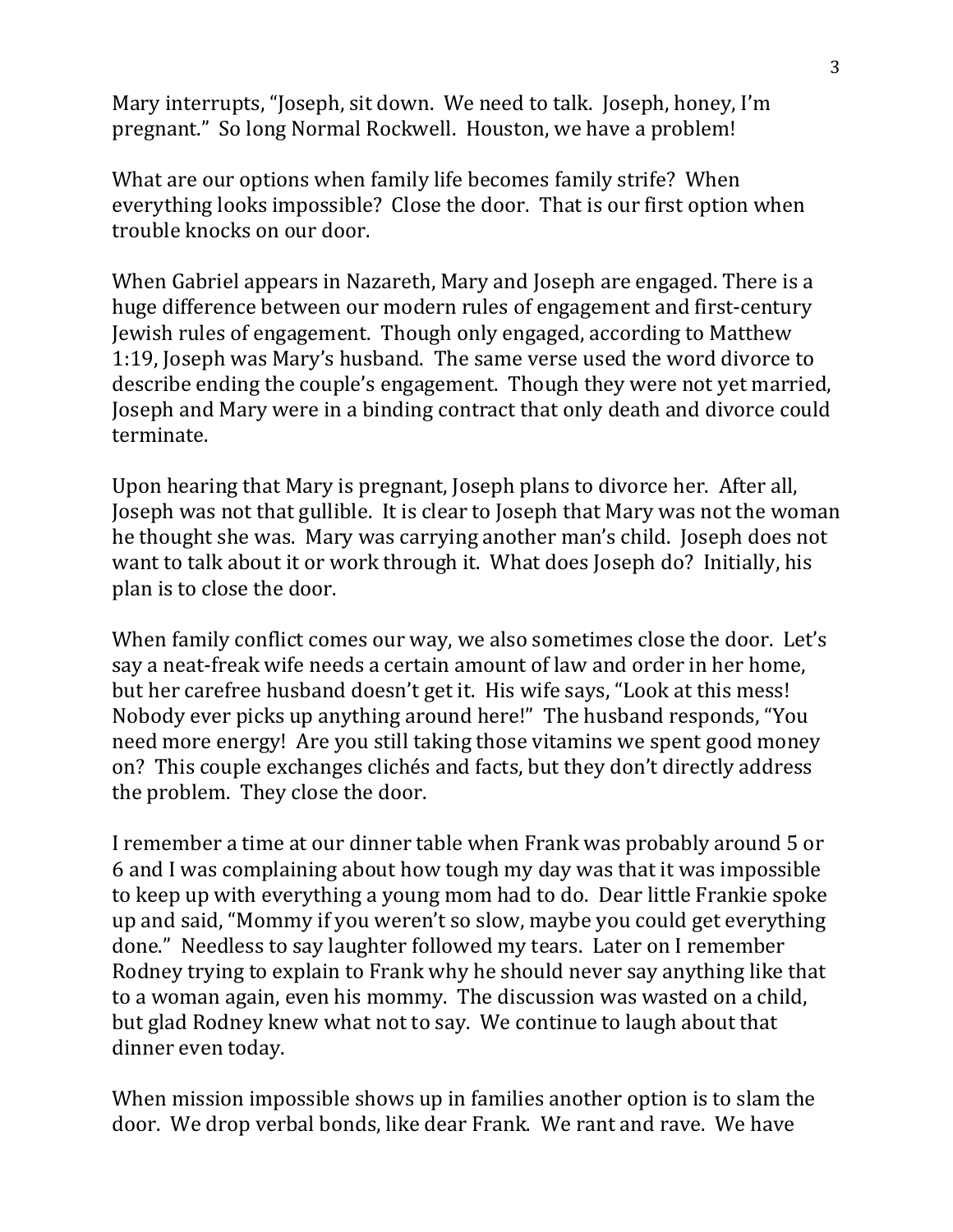tempers and we throw tantrums. We fight like cats and dogs or the Hatfield's and the McCoy's. Discussion is over. Defensive lines are drawn. It is "in your face", "no way Jose'" and "it ain't gonna happen" Slam the door.

Another way of handling family hurt is to lock the door and totally withdraw. "This is so broken and I'm so done!" This issue is so sensitive, so intense and so explosive, that we lock the door and throw away the key. Is there a better way?

Yes, there is. Open the door. But to open the door we need help, God's help. Gabriel tells Mary, "Nothing is impossible with our God." Empowered by this promise, Mary says, "Here am I, the servant of the Lord; let it be with me according to your word." WOW

Martin Luther teaches us to say, "I cannot by my own reason or strength believe in Jesus Christ my Lord or come to him." Using our own reason, I close doors. I slam doors. I lock doors. Luther continues, "But the Holy Spirit has called me by the Gospel". God gives the Spirit through his word, this Word. "Nothing is impossible with our God."

It all finally looked absolutely impossible. Judas Iscariot betrayed him. Christ's disciples abandoned him. Peter denied him. The Jews disowned him. Pilate sentenced him. Herod mocked him. Soldiers scourged him and then they crucified him.

Luke writes in Acts, 2:24, "God raised him from the dead, freeing him from the agony of death, because it was impossible for death to keep its hold on him. What looked like it was completely impossible, God made possible by raising Jesus from the dead.

No wonder Gabriel promised Mary, "Jesus will be great, and will be called the Son of the Most High, and the Lord God will give to him the throne of his ancestor David. He will reign over the house of Jacob forever, and of his kingdom there will be no end."

God delivers his word to us so we look at our spouses and children and do what. Open the door.

In the last book in The Chronicles of Narnia, titled The Last Battle, C.S. Lewis describes his characters facing the mother of all battles. Then they come to a door. Some claimed that behind the door was a life-threatening monster.